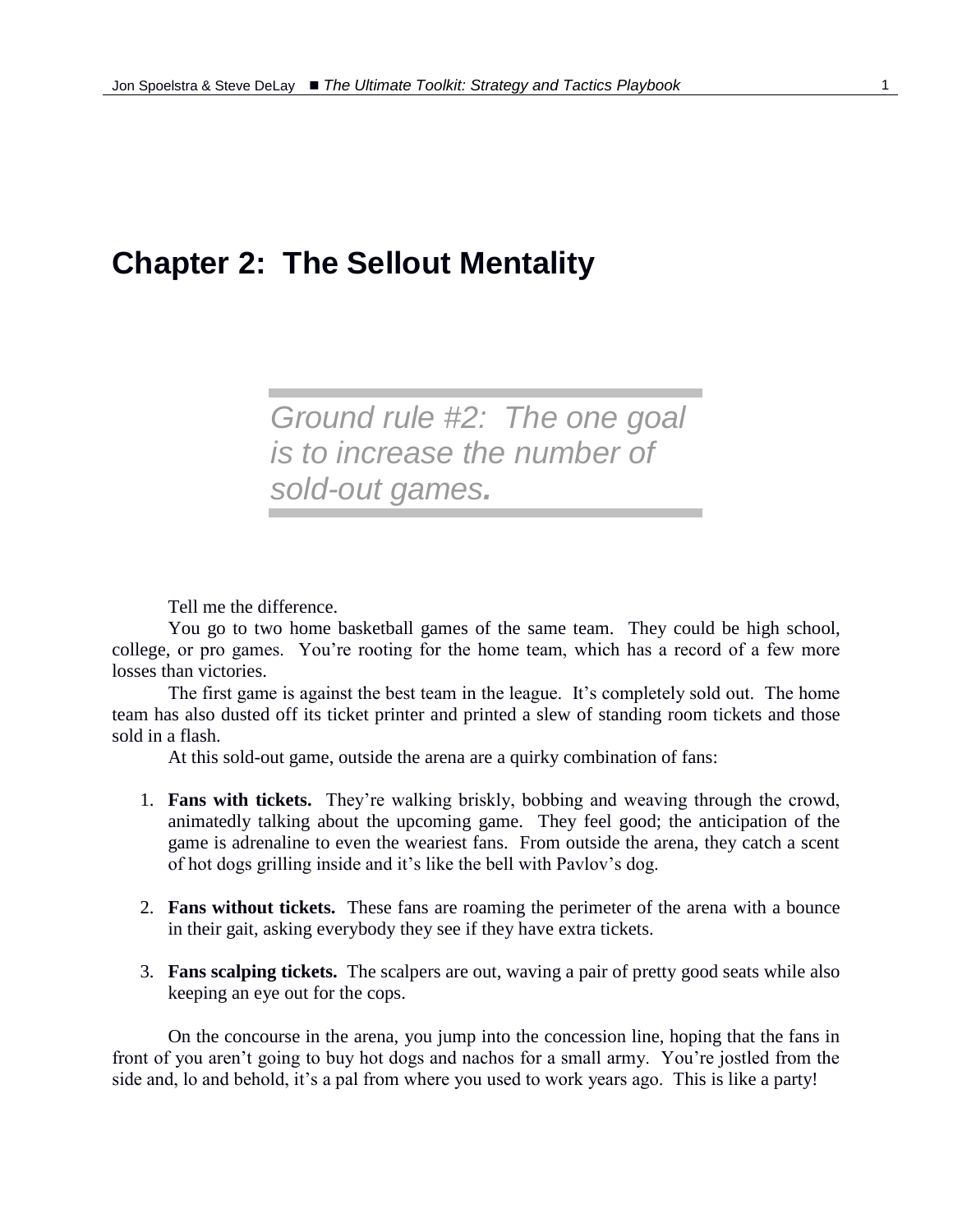Inhaling your hot dogs as you find your seats, the home team's starting lineup is announced. You practically strangle yourself cheering and spewing hot dogs.

This is fun! *This is the way sporting events are meant to be!*

Let's now jump-cut to the other game a few days later. This time, your team isn't playing the best team in the league. You're playing the *worst* team. And, it's a Tuesday night.

You feel a little skittish as you walk to the arena from your car. There's *nobody* asking you if you have extra tickets. There are no scalpers. The pace of the few fans walking is *different.* The speed may be the same, but there is no bounce to their step and the conversation you overhear isn't about the game. It's about some jerk at work.

The people attending this game are obviously hard-core fans of the home team. Or, you think, they're probably some stiffs from the loading dock that received the company's season tickets for the game.

#### *FANS DISGUISED AS EMPTY SEATS*

When you enter the concourse, there is *no line at the concession stand.* You quickly order a hot dog and a soda. The center of the hot dog *seems* cold.

Inside the arena, there is limp air—it isn't quite *dead air* since the home team has some upbeat music playing—but there is no personal electricity. You look around the seating area. It looks like a meadow of empty seats. 70% of the seats are *unsold.*

Which game did you have more fun at? You say, '*What, are you kidding?'* The answer is that obvious.

*There is nothing like going to a sold out sporting event.*

*The fans that attend a game that is sold out have more fun than the fan that attends a game where 50% of the seats are unsold.*

Let's follow this logic. If the fan has more fun at a sellout, that fan is more likely to buy tickets to *attend more games*. It's human nature. The more we like something, the more we want more of it.

It may seem obvious, but it's worth re-stating:

*Fans have more fun at a sold out sporting event. Because they had fun, they are much more likely to buy tickets to attend more games.*

### *A JOB OFFER*

After attending those two imaginary games, you are hired as the Director of Ticket Sales for that team.

The mandate from your boss is to sell out *every* home game.

There are several easy ways to do that: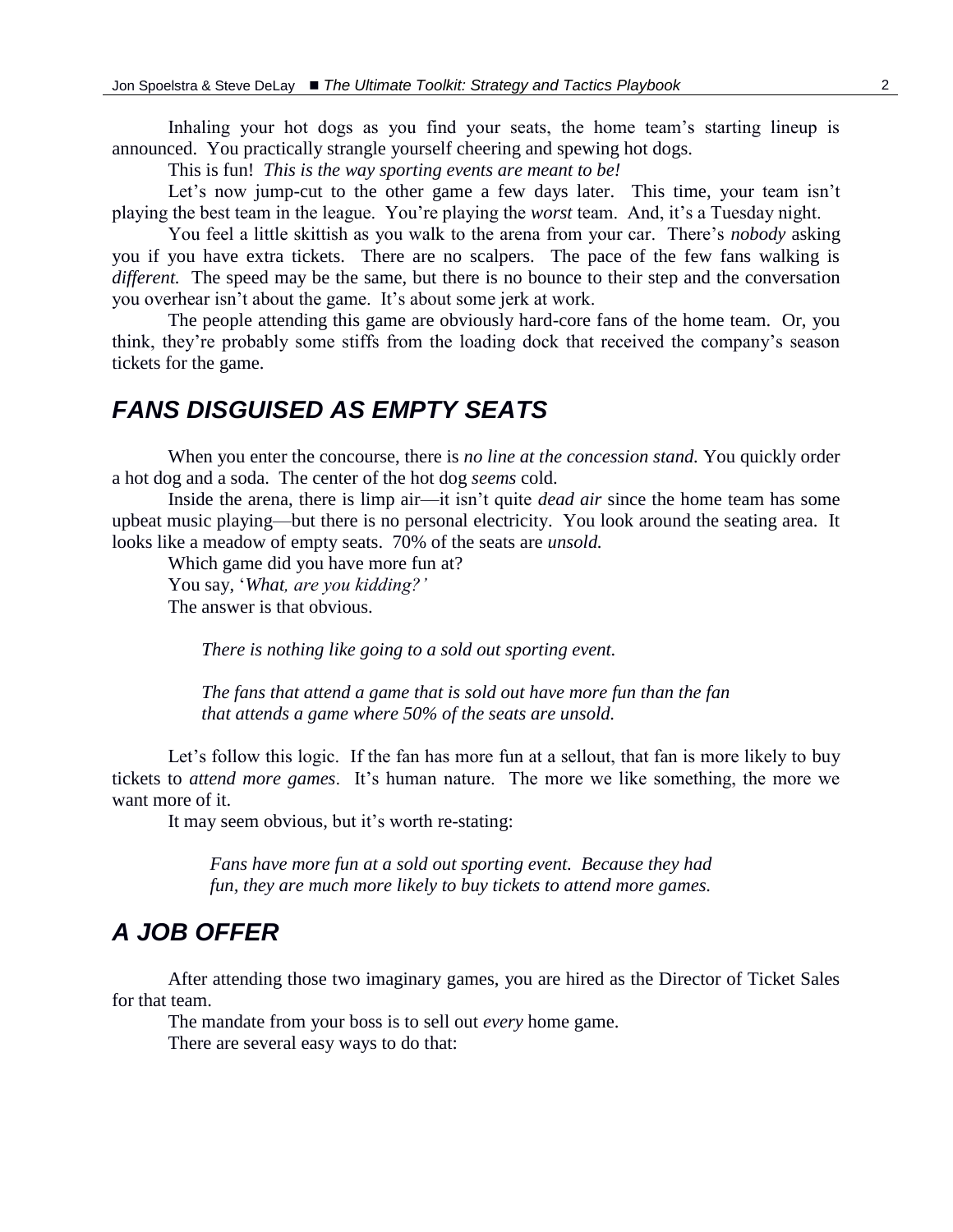- 1. **Easy Way #1: Sign a Big Superstar.** Okay, the boss wants you to sell out every home game. Ask him for just one teensy favor. Sign a super mega-star. We're not talking about an All-Star. We're talking Super Mega-Star! When Shaq signed with the Miami Heat in 2004, the Heat sold over 10,000 season tickets in less than a week. LeBron sold out seasons at Cleveland and then Miami. Michael Jordan sold out seasons when he was with the Chicago Bulls, and then after he came back from retirement, he sold out one season for the hapless Washington Wizards. He also sold out minor league baseball games for the Birmingham Barons.
- 2. **Easy Way #2: The NFL Way**. Your boss might tell you that the best way to sellout every game is the NFL way; you know, sell every seat as a season ticket. Too bad your team isn't a popular NFL team. And, like most teams in this country, your team doesn't have enough local support to sell out the building with *full* season tickets. Right now, you probably have a small base of season tickets one-tenth to one-third of the capacity of the building. Getting the other ninetenths or the other two-thirds to fill up the stadium for every game is what this *Playbook* is all about.
- 3. **Easy Way #3: Build a New Stadium or Arena**. No super mega-star and no NFL team? Fine, ask you boss to get cracking on a new stadium. For years, this has been the magic potion to sell out games. Build a new building, add some swanky bells and whistles and hype, stir in a reasonably competitive team, and fans come out of the woodwork to support the team. The new building becomes like the new restaurant or club in town where everyone has to go and be seen. Unfortunately, if a team rests solely on its season ticketholder shoulders, the shiny newness seems to wear off. Fans start to realize that the new building isn't that special. Season ticket renewals plummet. Attendance plummets.
- 4. **Easy Way #4: Threaten to Move the Team.** If the owner of your team threatens this, it's time to send out resumes. You see, the owner uses this card only when the team has failed miserably to sell tickets and this is his last gasp. This strategy sometimes works to get a new arena, but there would be a lot of blood on the floor long before that arena is built. Some of that blood would most likely be yours.

Of course these four Easy Ways are most likely not available to you, but don't despair. There is a better way, a much better way.

Let's identify what you have. Like most teams in this country, your team doesn't have enough local support to sell out the building with season tickets. Right now, you have a small base of season tickets—let's say one-fourth of the capacity of the building.

With that small season ticket base, *how in the world do you push the market to sell out every game all season long? What do you do…what do you do?*

You could hire a sales staff and telemarket every man, woman, and child in the area to buy season tickets. With tens of thousands of phone calls and some high voltage salesmanship,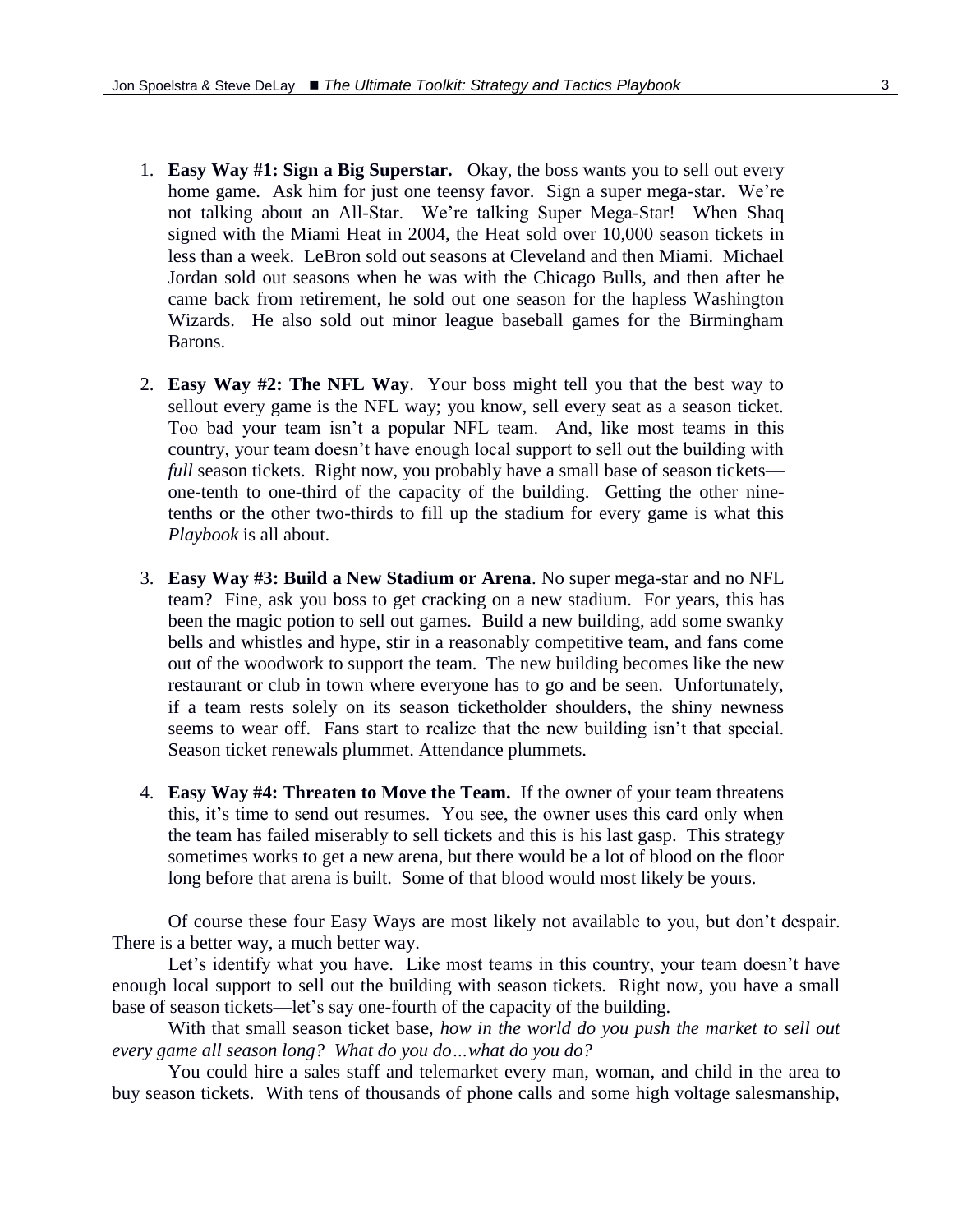this would indeed nudge up your season ticket base a bit. Not a lot, but *a bit.* However, you would most likely lose most of these new sales the next year when it was renewal time. Now you're back to square one. When that happens, your boss may suggest, *let's just repeat the process.* Again, you have your sales staff phone every man, woman, and child in your market. Your telemarketers push and pull and bite and kick and pressure and finally they almost replace all the season ticketholders that did not renew.

You could repeat this process every year. However, more sellouts would elude you. You might become an expert in hand-to-hand sales combat, but not in selling out your building all season long.

An alternative way of looking at the problem is to look at the *experience* of going to a sold-out game. The sold-out game can become your strongest marketing tool. That's right, your strongest marketing tool is sold-out games.

> *Your strongest marketing tool is sold-out games.*

That's what this book is all about. It's taking the sellout game and replicating it, time after time after time.

> **You should use all of your energies and your staff's energies to**  *increase the number of sold-out games.*

Usually your mandate would be to increase your average attendance. That's not your goal here! Your goal is: **increase the number of sold-out games.**

(By the way, when you increase the number of sold-out games, you will increase total attendance.)

# **STOP!!! TIME TO DIGEST.**

This concept is so different from almost every team we need to pause for a moment and let this sink in:

> There is but one goal for you and your staff*: Increase the NUMBER of sold-out games. That's it!* Your goal is to increase the **NUMBER** of sold-out games.

> *Don't worry about the number of tickets sold for the season, worry about the NUMBER of sold-out games.*

You should stay up nights thinking about how to get your next sellout.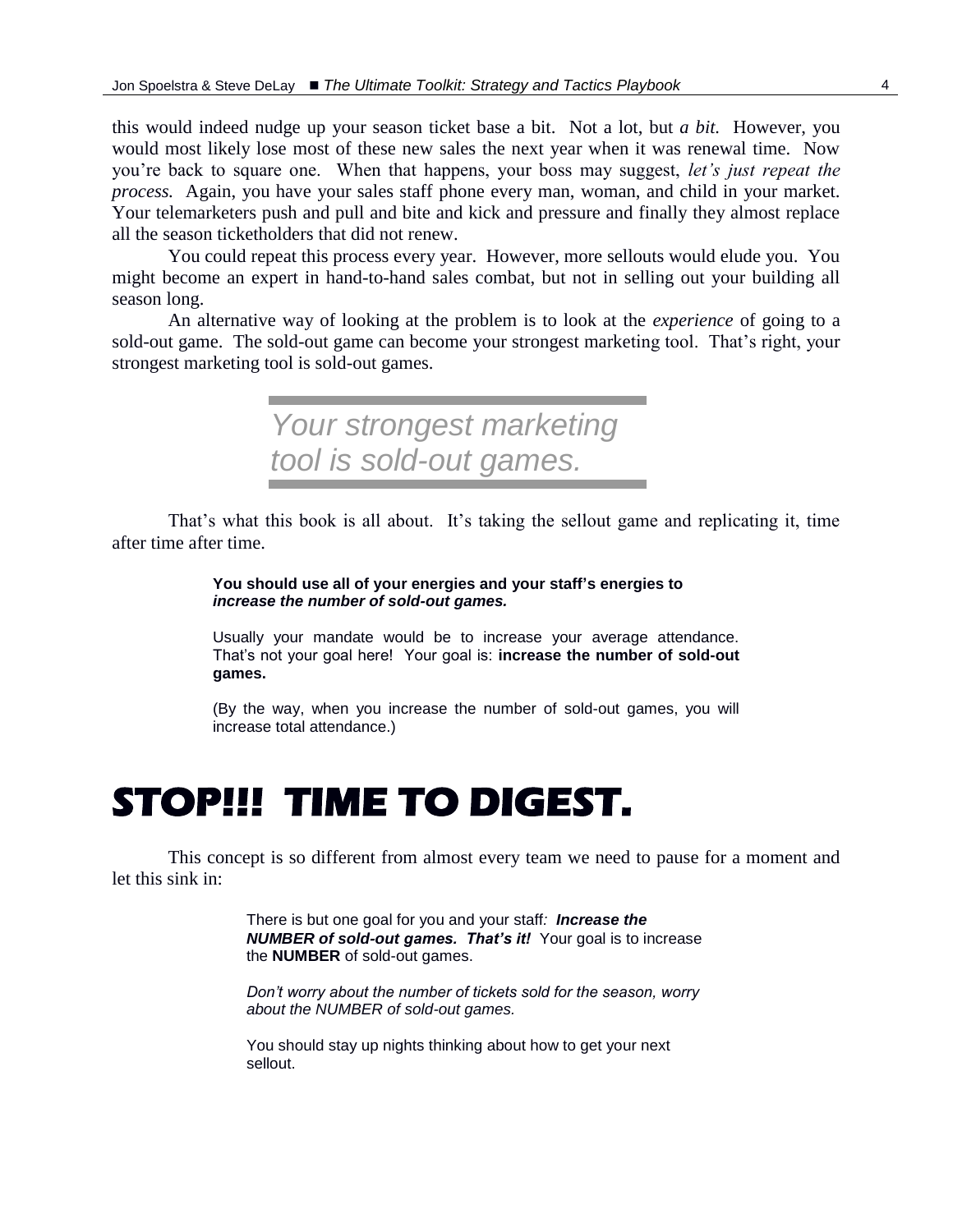Don't worry about the less popular games*; worry about games you have a chance to sell out.*

If this redirection of energies comes at the expense of some of your lesser attractions, so be it. I'm not saying spend less time in selling your lesser attractions; *I'm saying spend no time selling your lesser attractions!* Focus *all of your time on selling games that you have a chance of selling out.*

Let me re-state this in two parts:

- 1. Spend **no time** selling your lesser attractions! *No* time! Nada! Zilch! Nyet!
- 2. Focus **all of your time** on selling games that you have a chance of selling out. *All* of your sales staff's time too!

When you increase the number of sold-out games, you will find that your season ticket base naturally *increases.* Automatically. Every time. Does it happen immediately? Of course not. This isn't a case of selling out one game and the phone rings off the hook the next day. It takes some time but you'll find it's far easier to sell full season tickets when you have more sellouts. Your salespeople won't have to beat fans over the head with a baseball bat for them to buy full season tickets. In fact, your salespeople will become problem solvers instead of thugs.

In this *Playbook*, you'll learn how to replicate a sellout time and time again. You'll learn how to replicate it enough times until your building is sold-out all season long.

> Fans have more fun at a sold-out sporting event. Because they had fun, they are much more likely to want to buy tickets to attend more games. The more sellouts you have, the more your average attendance goes up*.*



### *NAYSAYERS CHANCE TO REBUT*

If you don't hear the naysayers screaming about what I just wrote, I do. I've heard them for years. They're so boring; they always complain about the same thing and they're always wrong. Your naysayer could be your boss or the administrative assistant or the team owner or your neighbor or almost anybody who hasn't successfully marketed tickets before. Here's what you most likely are hearing: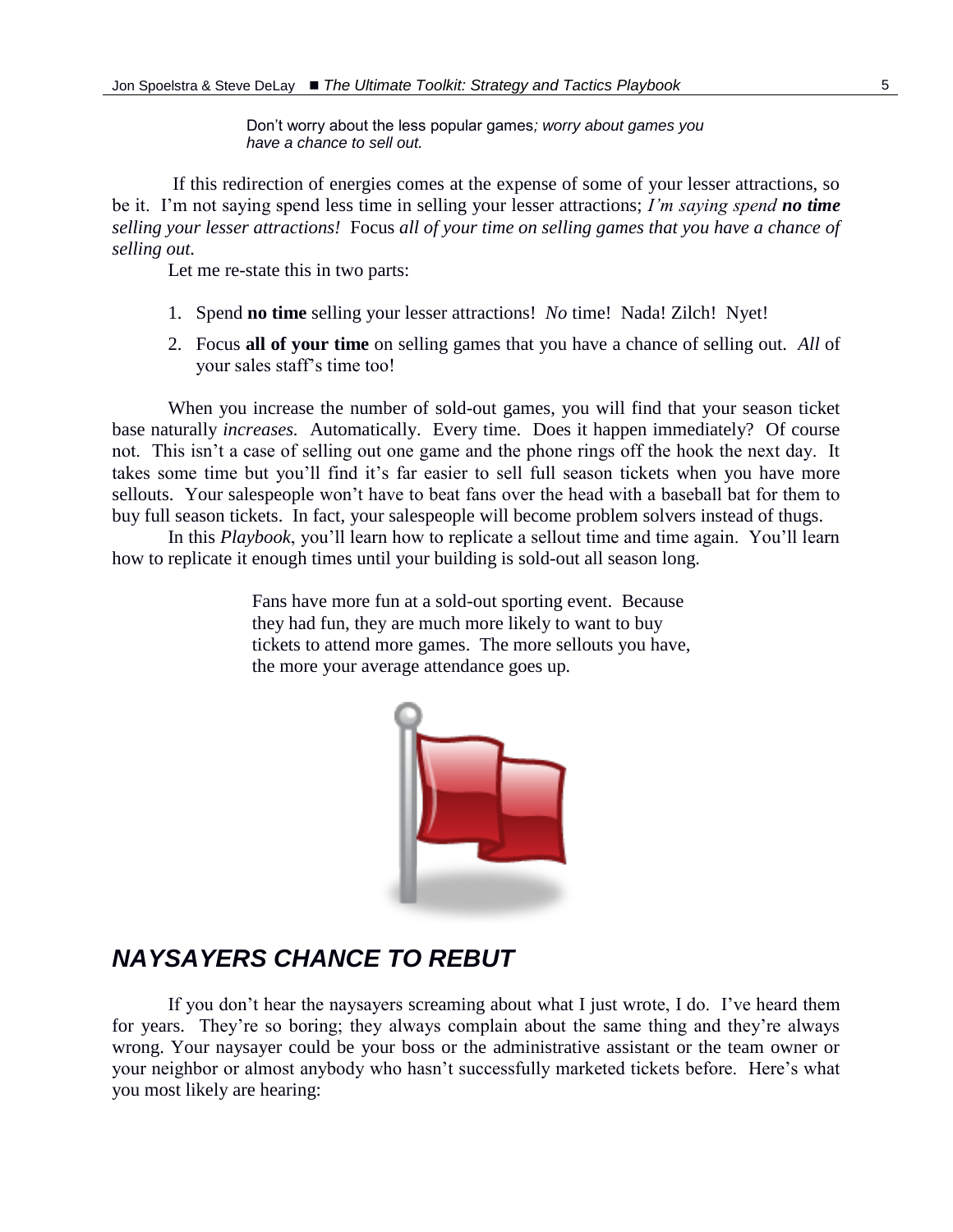**Naysayer:** *"We need to run some promotions for those crummy weekday games against no-name opponents just to make it look better."*

**My response:** "There are several things wrong about promoting a crummy weekday game. Number one, it takes you away from your mission of focusing on just increasing the number of sellouts. Doing a promotion for a crummy game will get *minimal* results, will cost valuable marketing dollars, will take time and energy and, unfortunately, you're always disappointed with the results.

"Lastly, what promotion would you use? 2-for-1s? 50% off? Free bobblehead to the first 1,000 fans? Thirsty Thursdays? Whatever you try, it will have a minimal effect. 200 seats sold? Maybe 300 seats sold? Heck, Thirsty Thursdays at most only bring in several hundred drunks. Are three hundred drunks for one game worth it? Of course not."

"Focus on the games where you have *a chance* of selling out if you put muscle and manpower behind it."

**Naysayer:** *"It'll look bad playing in front of a lot of empty seats."*

**My response:** "Yeah, it will, but that's just a *temporary* situation. You will be selling out those crummy weekday games in about three years because you're increasing your sellouts every year and eventually you reach those crummy weekday games. One consolation about those empty seats: If nobody goes to the game, nobody knows that nobody went to the game. Conversely, with a sellout, people talk about it the next day at work."

> *If nobody goes to the game, nobody knows that nobody went to the game.*

**Naysayer:** *"Can't we just dress up the stadium a bit by comping a thousand or more tickets to some charity?"*

**My response:** "Papering the house with free tickets really doesn't work in your goal of creating more sellouts, and it proves to be *counterproductive* in reaching that goal but I cover freebies in more depth in Chapter Eight in this *Playbook*. This is what I told a group of owners of a team that had dismal attendance who hired me. 'I'm going to give you a list of games that you can come to,' I said. 'You'll feel great about the energy in the building. It will please you that you own the team."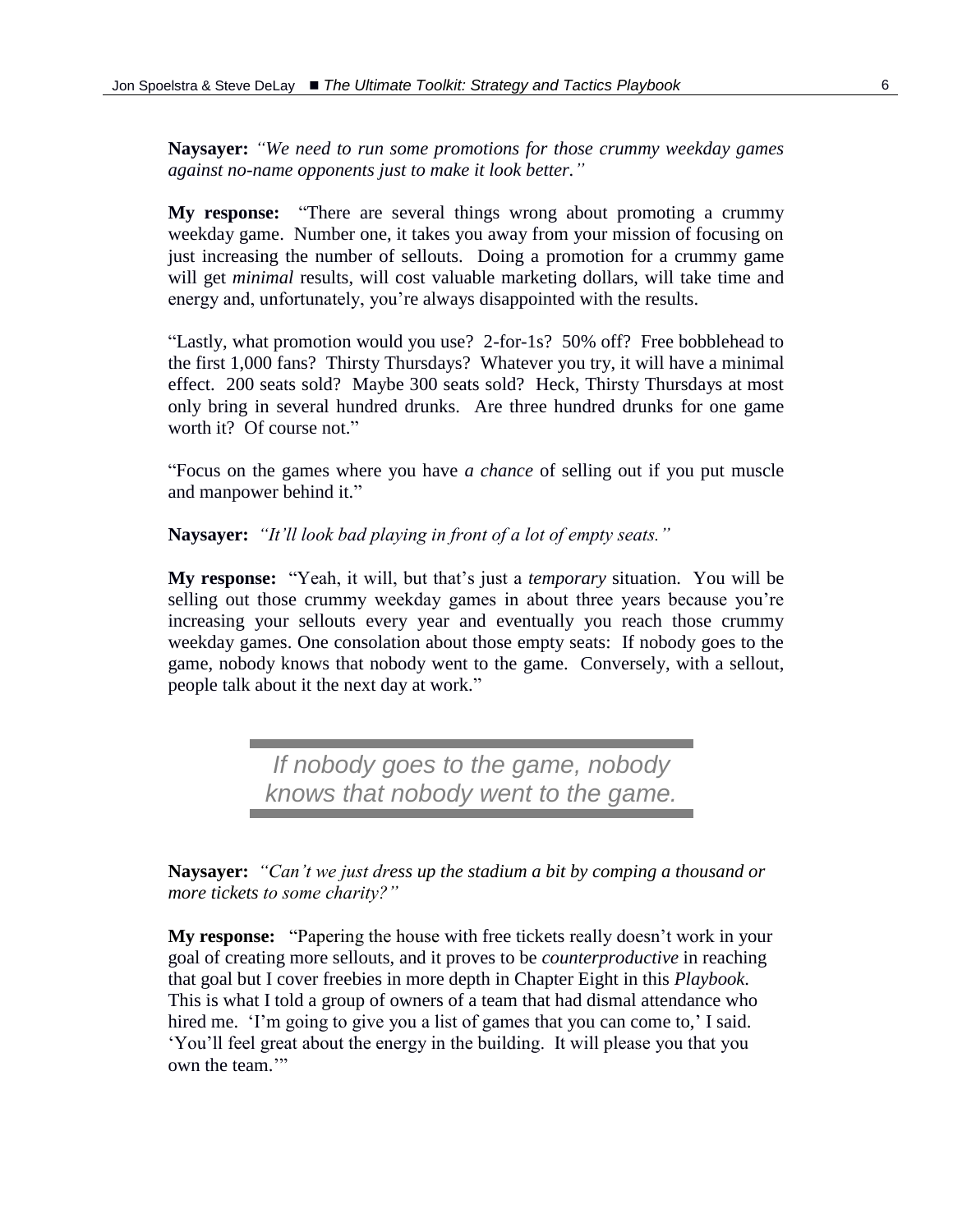"What about the games not on the list?' one of the owners asked. 'I *own* the team, I can go to any game I want."

"I said, 'For those games not on the list, it won't be much fun. There won't be a lot of energy in the building. You won't feel good about owning the team. You'll think the community should provide more support. You'll get depressed. You'll want to gobble down a bunch of anti-depressants. All that depression is temporary, but it is real for certain games this coming season. It would be better if you scheduled a business trip when those games are played."

After studying the *Playbook*, you'll know the sellout mentality is the right strategy. Hang in there against the naysayers. Send us an email or give us a call and we'll act as your support group when the pressure mounts.

## *ONE THING TO KEEP IN THE FOREFRONT OF YOUR BRAIN*

*One goal: Increase the number of sold-out games.*